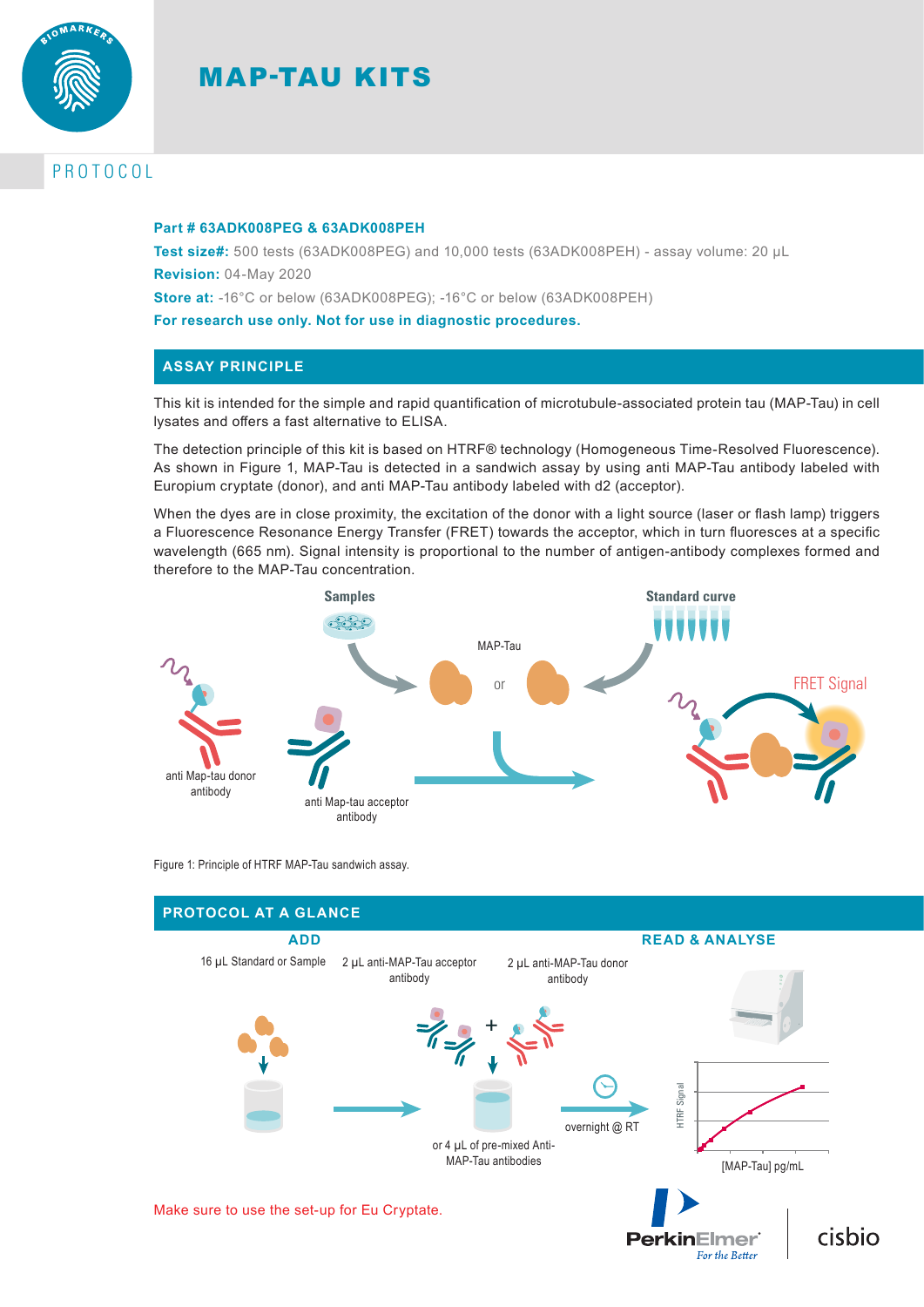# **MATERIALS PROVIDED:**

| <b>KIT COMPONENTS</b>        | <b>500 TESTS *</b><br>CAT#63ADK008PEG | 10,000 TESTS *<br>CAT#63ADK008PEH |
|------------------------------|---------------------------------------|-----------------------------------|
| MAP-Tau Standard             | 1 vial - 10 µL                        | 1 vial - $10 \mu L$               |
| Frozen                       | 1 mg/mL                               | 1 mg/mL                           |
|                              | 1 vial - 20 µL                        | 1 vial - 0.4 mL                   |
| MAP-Tau Eu Cryptate Antibody | Frozen - 50X                          | Frozen - 50X                      |
|                              | 1 vial - 20 µL                        | 1 vial - 0.4 mL                   |
| MAP-Tau d2 Antibody          | Frozen - 50X                          | Frozen - 50X                      |
| Lysis buffer **              | 1 vial                                | 1 vial                            |
| 4X                           | 2 mL                                  | 130 mL                            |
| Detection buffer ***         | 1 vial                                | 1 vial                            |
| ready-to-use                 | 2 mL                                  | 50 mL                             |

\* When used as advised, the two available kit sizes will provide sufficient reagents for 500 tests and 10,000 tests respectively in 20 µL final volume..

Assay volumes can be adjusted proportionally to run the assay in 96 or 1536 well microplates.

\*\* Medium like cell culture medium can be an alternative to the diluent.

\*\*\* The Detection buffer is used to prepare working solutions of acceptor and donor reagents.

## **PURCHASE SEPARATELY:**

• HTRF®-Certified Reader. Make sure the setup for Eu Cryptate is used.

For a list of HTRF-compatible readers and set-up recommendations, please visit www.cisbio.com/compatible-readers

• Small volume (SV) detection microplates - .

For more information about microplate recommendations, please visit our website at: cisbio.com/microplates-recommendations

|--|



Store the kit at -16°C or below.

Under proper storage conditions, reagents are stable until the expiry date indicated on the label. Detection buffer is shipped frozen, but can be stored at 2-8°C in your premises.



If lyophilized, reconstituted reagents, antibodies, and standard stock solutions may be frozen and thawed only once. To avoid freeze/thaw cycles, it is recommended to dispense remaining stock solutions into disposable plastic vials for storage at -16°C or below .

Reagents

# **REAGENT PREPARATION**

### **BEFORE YOU BEGIN:**

- It is very important to prepare reagents in the specified buffers. The use of an incorrect lysis buffer may affect reagent stability and assay results.
- Thaw the frozen reagents at room temperature, allow them to warm up to room temperature for at least 30 mins before use
- Before use, allow Lysis buffer and Detection buffer to warm up at room temperature and homogenize them with a vortex.
- Antibody solutions must be prepared in individual vials and can be mixed prior to dispensing.
- MAP-Tau standards (for standard curve) must be prepared in lysis buffer or in the same medium as the samples.

# **TAKE CARE TO PREPARE STOCK AND WORKING SOLUTIONS ACCORDING TO THE DIRECTIONS FOR THE KIT SIZE YOU HAVE PURCHASED.**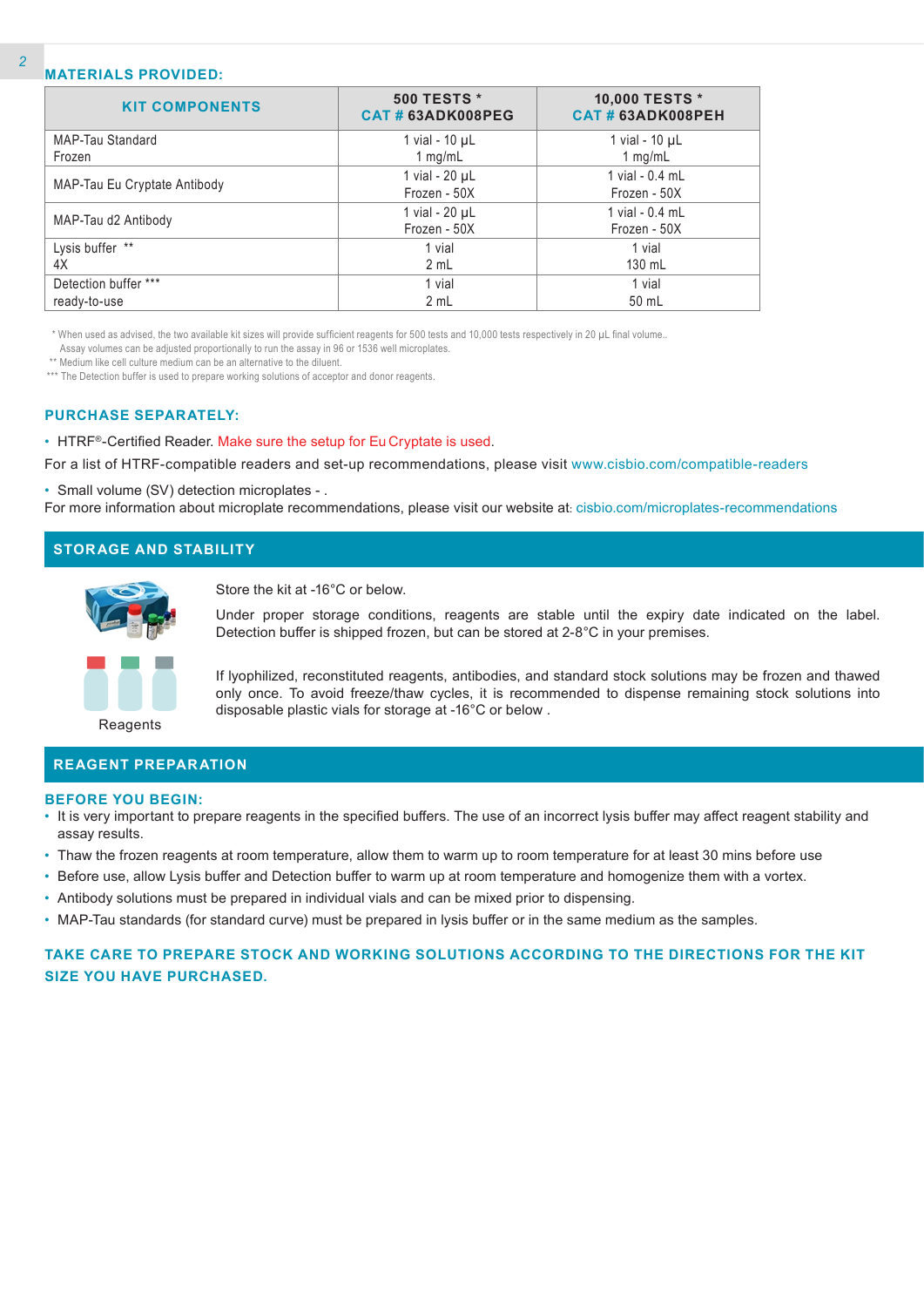# **TO PREPARE REAGENT STOCK SOLUTIONS:**

| 500 TESTS KIT - 63ADK008PEG                                                                                                                                                                                                                                                                                                                                                                                                                                      |                         | 10,000 TESTS KIT - 63ADK008PEH |                                                                                                                                                                                                                                                                                                                                                                                                                                                                  |  |  |  |
|------------------------------------------------------------------------------------------------------------------------------------------------------------------------------------------------------------------------------------------------------------------------------------------------------------------------------------------------------------------------------------------------------------------------------------------------------------------|-------------------------|--------------------------------|------------------------------------------------------------------------------------------------------------------------------------------------------------------------------------------------------------------------------------------------------------------------------------------------------------------------------------------------------------------------------------------------------------------------------------------------------------------|--|--|--|
| Anti-MAP-Tau Eu Cryptate antibody                                                                                                                                                                                                                                                                                                                                                                                                                                |                         |                                |                                                                                                                                                                                                                                                                                                                                                                                                                                                                  |  |  |  |
| Thaw the MAP-Tau Eu Cryptate antibody . Mix gently.<br>This 50X stock solution can be frozen and stored at<br>-16°C or below.                                                                                                                                                                                                                                                                                                                                    |                         |                                | Thaw the MAP-Tau Eu Cryptate antibody . Mix gently.<br>This 50X stock solution can be frozen and stored at<br>-16°C or below.                                                                                                                                                                                                                                                                                                                                    |  |  |  |
|                                                                                                                                                                                                                                                                                                                                                                                                                                                                  |                         | Anti-MAP-Tau d2 antibody       |                                                                                                                                                                                                                                                                                                                                                                                                                                                                  |  |  |  |
| Thaw the MAP-Tau d2 antibody . Mix gently.<br>This 50X stock solution can be frozen and stored at<br>-16°C or below.                                                                                                                                                                                                                                                                                                                                             |                         |                                | Thaw the MAP-Tau d2 antibody . Mix gently.<br>This 50X stock solution can be frozen and stored at<br>-16°C or below.                                                                                                                                                                                                                                                                                                                                             |  |  |  |
| <b>MAP-Tau Standard</b>                                                                                                                                                                                                                                                                                                                                                                                                                                          |                         |                                |                                                                                                                                                                                                                                                                                                                                                                                                                                                                  |  |  |  |
| Thaw the MAP-Tau Standard in order to obtain a 1 mg/<br>mL stock solution. Mix gently. This stock solution can<br>be frozen and stored at -20°C or below.                                                                                                                                                                                                                                                                                                        |                         |                                | Thaw the MAP-Tau Standard in order to obtain a 1 mg/<br>mL stock solution. Mix gently. This stock solution can<br>be frozen and stored at -20°C or below.                                                                                                                                                                                                                                                                                                        |  |  |  |
| Lysis buffer                                                                                                                                                                                                                                                                                                                                                                                                                                                     |                         |                                |                                                                                                                                                                                                                                                                                                                                                                                                                                                                  |  |  |  |
| Determine the amount of lysis buffer needed for the<br>experiment. Each well requires generally 50 µL of lysis<br>buffer. Dilute 4-fold the 4 X lysis buffer with distilled<br>water: homogenize the 4 X lysis buffer with a vortex<br>and add 1 volume of stock solution in 3 volumes of<br>distilled water (e.g., 1.25 mL of lysis buffer + 3.75 mL of<br>distilled water). Mix gently after dilution. This 1 X lysis<br>buffer is stable for 2 days at 2-8°C. | 3 vol                   | 1 vol<br>4Х                    | Determine the amount of lysis buffer needed for the<br>experiment. Each well requires generally 50 µL of lysis<br>buffer. Dilute 4-fold the 4 X lysis buffer with distilled<br>water: homogenize the 4 X lysis buffer with a vortex<br>and add 1 volume of stock solution in 3 volumes of<br>distilled water (e.g., 1.25 mL of lysis buffer + 3.75 mL of<br>distilled water). Mix gently after dilution. This 1 X lysis<br>buffer is stable for 2 days at 2-8°C. |  |  |  |
|                                                                                                                                                                                                                                                                                                                                                                                                                                                                  | <b>Detection buffer</b> |                                |                                                                                                                                                                                                                                                                                                                                                                                                                                                                  |  |  |  |
| The Detection buffer is ready-to-use.                                                                                                                                                                                                                                                                                                                                                                                                                            |                         |                                | The Detection buffer is ready-to-use.                                                                                                                                                                                                                                                                                                                                                                                                                            |  |  |  |

# **TO PREPARE ANTIBODY WORKING SOLUTIONS:**

Each well requires 2 µL of MAP-Tau-Eu Cryptate Antibody and 2 µL of MAP-Tau-d2 Antibody.

Prepare the two antibody solutions in separate vials.

| 500 TESTS KIT - 63ADK008PEG                                                                                                                                                                                                                                                                                                  |                     | 10,000 TESTS KIT - 63ADK008PEH |                                                                                                                                                                                                                                                                                                                                 |  |  |
|------------------------------------------------------------------------------------------------------------------------------------------------------------------------------------------------------------------------------------------------------------------------------------------------------------------------------|---------------------|--------------------------------|---------------------------------------------------------------------------------------------------------------------------------------------------------------------------------------------------------------------------------------------------------------------------------------------------------------------------------|--|--|
| MAP-Tau Eu Cryptate antibody                                                                                                                                                                                                                                                                                                 |                     |                                |                                                                                                                                                                                                                                                                                                                                 |  |  |
| Dilute 50-fold the 50X stock solution (thawed<br>reagent) of human-Tau Eu Cryptate antibody with<br>the Detection buffer: add 1 volume of Eu Cryptate<br>antibody stock solution in 49 volumes of Detection<br>buffer (e.g., 20 µL of reconstituted Eu Cryptate<br>antibody stock solution + 980 µL of Detection<br>Buffer). | 49 vol<br>1 vol     | 49 vol<br>1 vol                | Dilute 50-fold the 50X stock solution (thawed<br>reagent) of Anti human MAP-Tau-Cryptate-antibody<br>with the Detection buffer: add 1 volume of Cryptate<br>antibody stock solution in 49 volumes of Detection<br>buffer (e.g., 0.4 mL of reconstituted Cryptate-<br>antibody stock solution + 19.6 mL of Detection<br>Buffer). |  |  |
|                                                                                                                                                                                                                                                                                                                              | MAP-Tau d2 antibody |                                |                                                                                                                                                                                                                                                                                                                                 |  |  |
| Dilute 50-fold the 50X stock solution (thawed<br>reagent) of Human MAP-Tau d2 antibody with the<br>Detection buffer: add 1 volume of d2 antibody stock<br>solution in 49 volumes of Detection buffer (e.g., 20<br>µL of reconstituted d2 antibody stock solution + 980<br>µL of Detection Buffer).                           | $49$ vol<br>1 vol   | 49 vol<br>1 vol                | Dilute 50-fold the 50X stock solution (thawed<br>reagent) of Human MAP-Tau d2 antibody with the<br>Detection buffer: add 1 volume of d2 antibody stock<br>solution in 49 volumes of Detection buffer3 (e.g., 0.4<br>mL of reconstituted d2 antibody stock solution + 19.6<br>mL of Detection Buffer).                           |  |  |
| Antibody mix                                                                                                                                                                                                                                                                                                                 |                     |                                |                                                                                                                                                                                                                                                                                                                                 |  |  |
| It is possible to pre-mix the two ready-to-use<br>antibody solutions just prior to dispensing the<br>reagents by adding 1 volume of d2 antibody solution<br>to 1 volume of Cryptate antibody solution (e.g. 1 mL<br>of d2 antibody + 1 mL of Cryptate antibody).                                                             |                     |                                | It is possible to pre-mix the two ready-to-use<br>antibody solutions just prior to dispensing the<br>reagents by adding 1 volume of d2 antibody solution<br>to 1 volume of Cryptate antibody solution (e.g. 1 mL<br>of $d2$ antibody + 1 mL of Cryptate antibody).                                                              |  |  |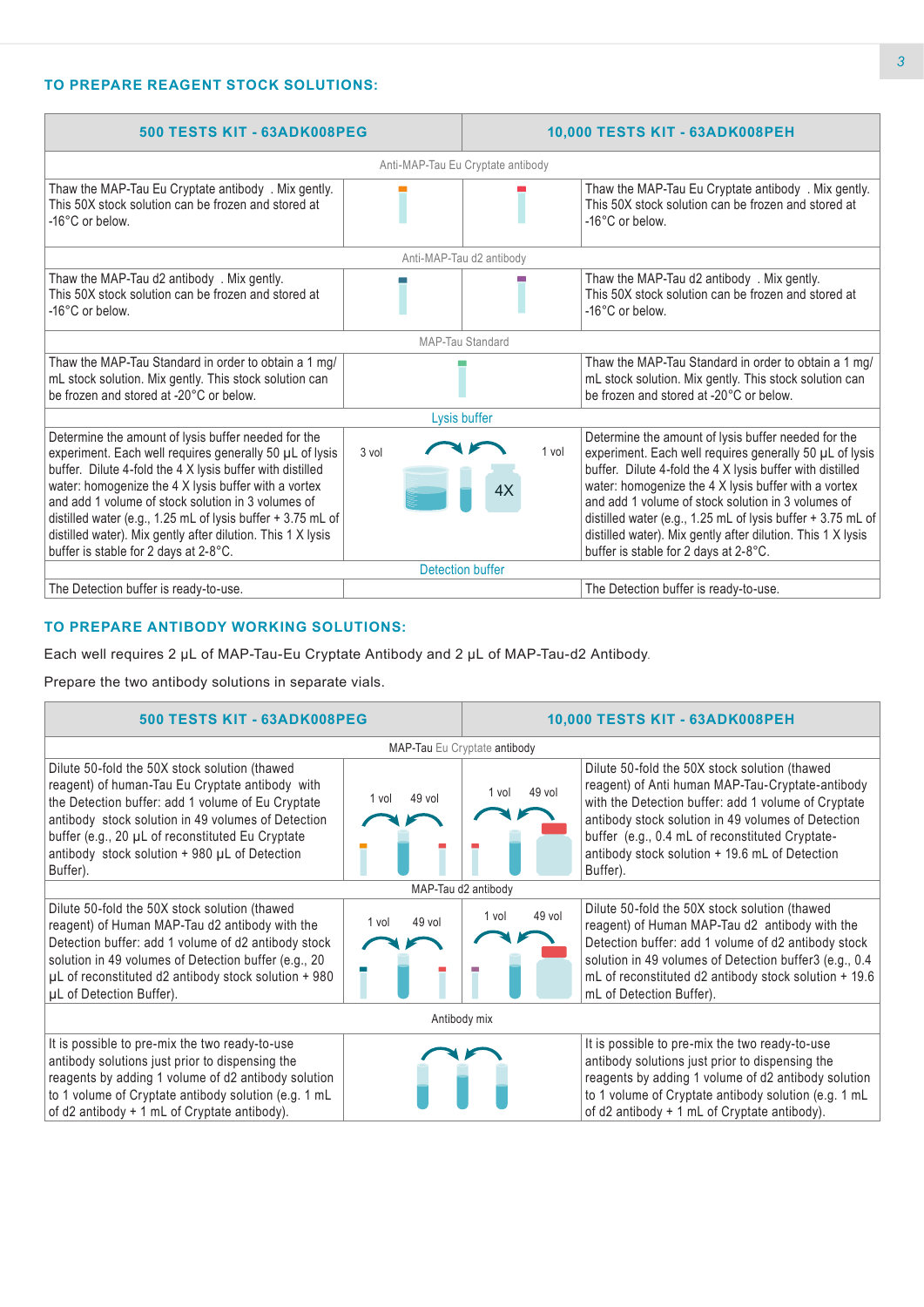### **TO PREPARE STANDARD WORKING SOLUTIONS:**

- Each well requires 16 µL of standard.
- Dilute the standard stock solution serially with lysis buffer (1X)
- In order to check for a potential interference effect from your own assay buffer when using the assay for the first time, we highly recommend the parallel preparation of a standard curve in your own supplemented cell culture medium and in lysis buffer (1X).
- In order to counteract any standard sticking, we recommend changing tips between each dilution.

### A recommended standard dilution procedure is listed and illustrated below:

Dilute the standard stock solution 250-fold with lysis buffer; this yields the Intermediate Standard solution #A(4,000,000 pg/mL). E.g: take 5 µL of standard stock solution and add it to 1,245 µL of lysis buffer. Mix gently.

Dilute the Intermediate Standard dilution #A 400-fold with lysis buffer (1X) to prepare high standard (Std 7): e.g. take 5 µL of Intermediate Standard dilution #A and add it to 1,995 µL of lysis buffer (1X). Mix gently.

Use the high standard (Std 7) to prepare the standard curve using 1/2 serial dilutions as follows:

- Dispense 100 µL of lysis buffer (1X) in each vial from Std 6 to Std 0.
- Add 100 µL of standard to 100 µL of lysis buffer (1X), mix gently and repeat the 1/2 serial dilution to make standard solutions: std6, std5, std4, std3, std2, std1.

This will create 7 standards for the analyte. Std 0 (Negative control) is lysis buffer (1X) or appropriate culture medium alone.



lysis buffer (1X) or appropriate medium lysis buffer (1X) or appropriate medium

| <b>STANDARD</b>                   | <b>SERIAL DILUTIONS</b>                                           | <b>MAP-TAU WORKING</b><br>SOLUTIONS (pg/mL) |  |
|-----------------------------------|-------------------------------------------------------------------|---------------------------------------------|--|
| Standard Stock solution           | Thawed stock solution                                             | 1,000,000,000                               |  |
| Intermediate standard solution #A | 5 µL Standard stock solution $+$ 1,245 µL lysis buffer 1X         | 4,000,000                                   |  |
| Standard 7                        | 5 µL Intermediate Standard Solution #A + 1,995 µL Ivsis buffer 1X | 10.000                                      |  |
| Standard 6                        | 100 µL standard $7 + 100$ µL lysis buffer 1X                      | 5,000                                       |  |
| Standard 5                        | 100 µL standard $6 + 100$ µL lysis buffer 1X                      | 2,500                                       |  |
| Standard 4                        | 100 $\mu$ L standard 5 + 100 $\mu$ L lysis buffer 1X              | 1,250                                       |  |
| Standard 3                        | 100 µL standard 4 + 100 µL lysis buffer 1X                        | 625                                         |  |
| Standard 2                        | 100 $\mu$ L standard 3 + 100 $\mu$ L lysis buffer 1X              | 312.5                                       |  |
| Standard 1                        | 100 $\mu$ L standard 2 + 100 $\mu$ L lysis buffer 1X              | 156                                         |  |
| Standard 0                        | 100 µL lysis buffer 1X                                            | 0                                           |  |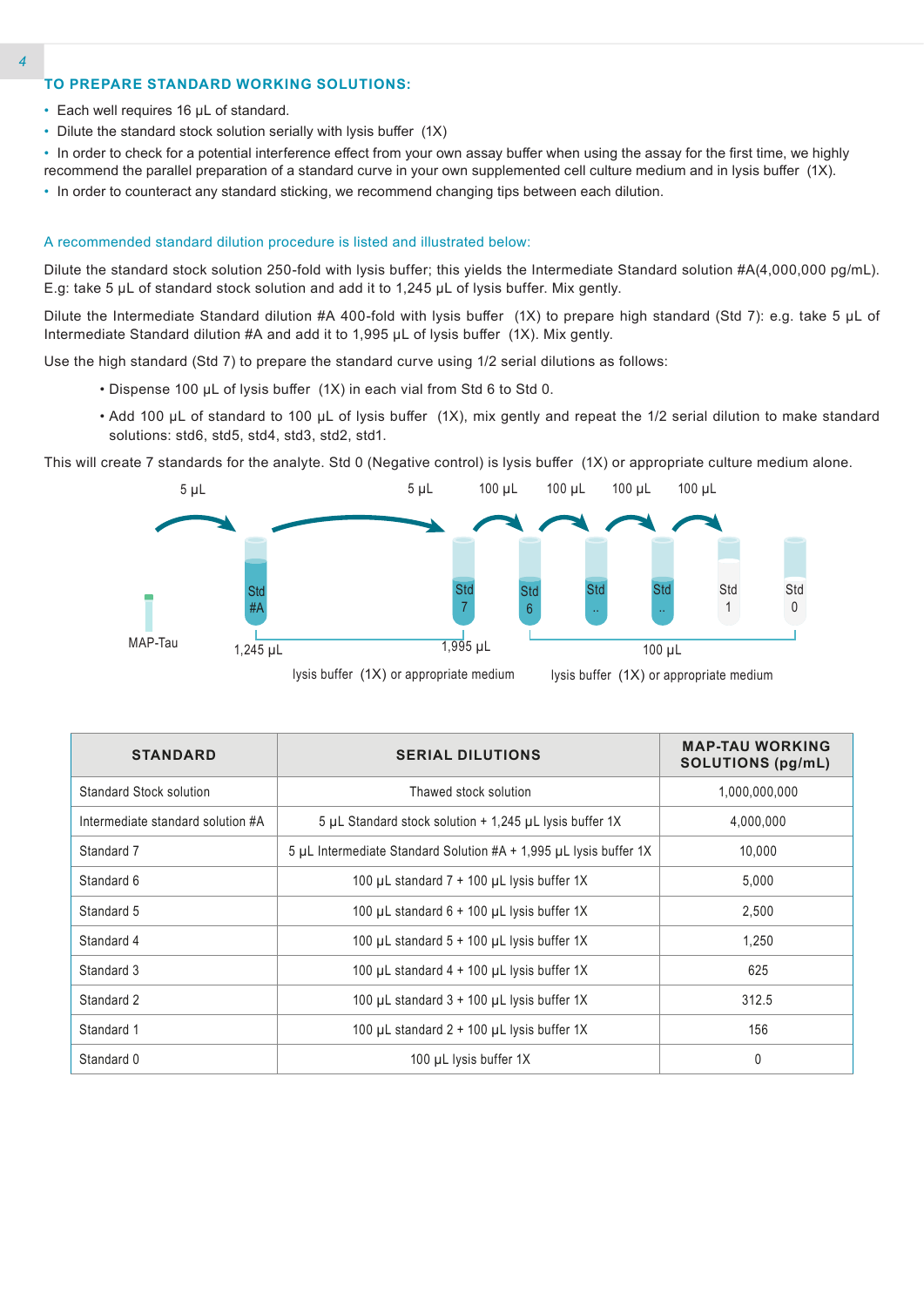# **TO PREPARE SAMPLES:**

• Each well requires 16 µL of sample.

• Just after their collection, put the samples at 4°C and test them immediately. For later use, samples should be dispensed into disposable plastic vials and stored at -60°C or below. Avoid multiple freeze/thaw cycles.

• Samples with a concentration above the highest standard (Std 7) must be diluted lysis buffer (1X)

• The assay can be run under a two-plate protocol, where cells are plated and stimulated in the same culture plate, then transferred to the assay plate for the HTRF® detection. This protocol enables the cells' viability and confluence to be monitored. It can also be further streamlined to a one-plate assay protocol where plating, stimulation and detection is performed in a single plate. For two-plate & one-plate assay protocols for suspension cells and adherent cells kept in medium for the lysis, we recommend to use the lysis buffer 4X (ready to use) For two-plate & one-plateassay protocols for adherent cells removing the medium for lysis, we recommend to use the lysis buffer 1X. Cell density, stimulation time, lysis step and other parameters related to the biology are cell-dependent and need to be optimized.

• To obtain additional information or support, please contact the HTRF technical support team at cisbio.com/contact-us

# **ASSAY PROTOCOL**

|                   | Standard (Std 0 - Std 7)                                                           | <b>Samples</b>                                      |  |  |  |
|-------------------|------------------------------------------------------------------------------------|-----------------------------------------------------|--|--|--|
| Step              | Dispense 16 µL of each MAP-Tau standard<br>(Std 0 - Std 7) into each standard well | Dispense 16 µL of each sample into each sample well |  |  |  |
| Step <sub>2</sub> | Add 2 µL of MAP-Tau d2 antibody working solution to all wells                      |                                                     |  |  |  |
| Step 3            | Add 2 µL of MAP-Tau Eu Cryptate antibody working solution to all wells             |                                                     |  |  |  |
| Step              | Seal the plate and incubate overnight @ RT                                         |                                                     |  |  |  |
| 5<br>Step         | Remove the plate sealer and read on an HTRF® compatible reader                     |                                                     |  |  |  |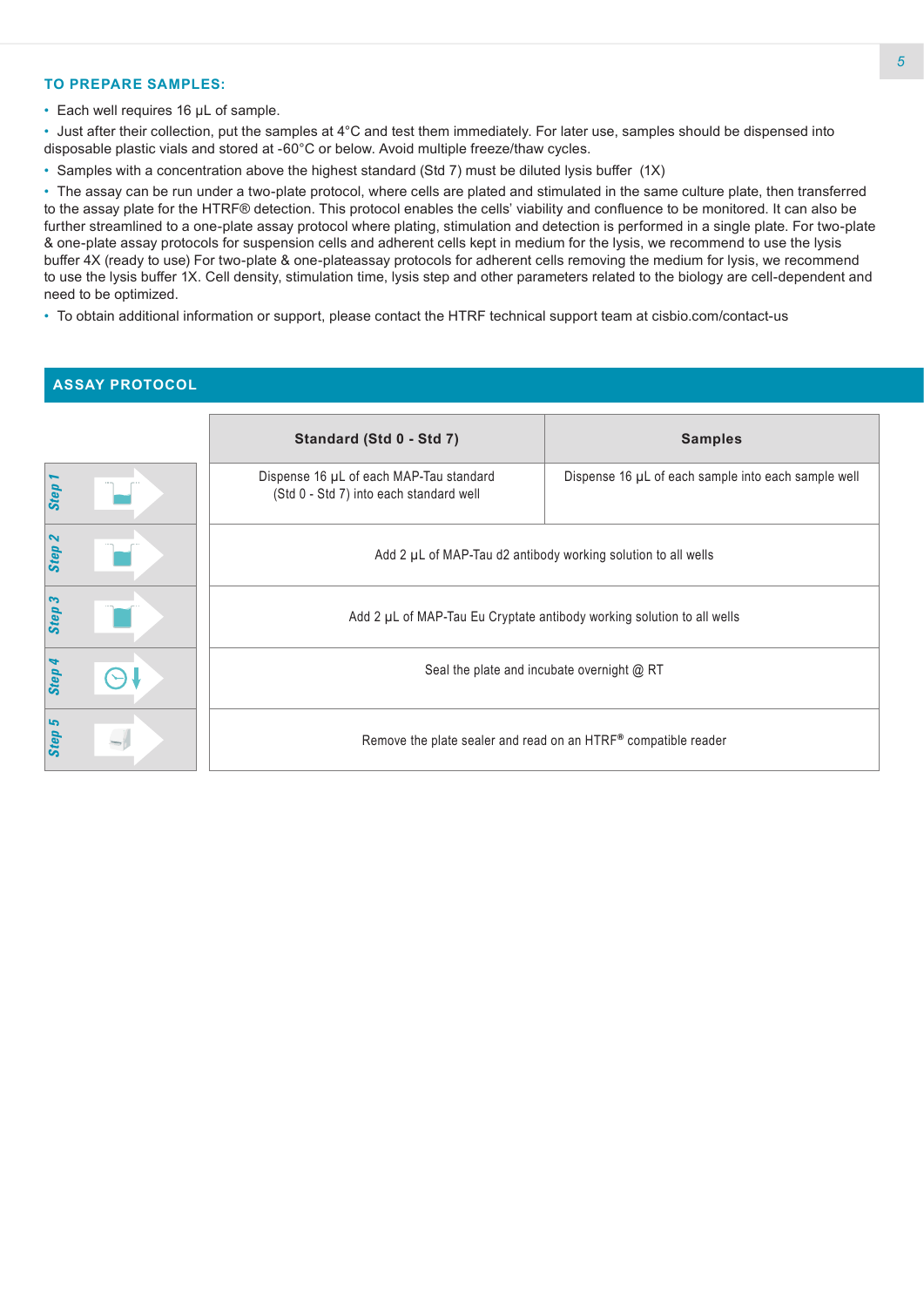|              | 1                                           | $\overline{2}$ | 3              | 4                                                                                                                         | 5              | 6              |
|--------------|---------------------------------------------|----------------|----------------|---------------------------------------------------------------------------------------------------------------------------|----------------|----------------|
|              | 16 µL Std 0 (Negative control)              |                |                | 16 µL Sample 1                                                                                                            |                |                |
| $\mathsf{A}$ | 2 µL MAP-Tau-d2<br>2 µL MAP-Tau-Eu Cryptate | Repeat Well A1 | Repeat Well A1 | 2 µL MAP-Tau-d2<br>2 µL MAP-Tau-Eu Cryptate                                                                               | Repeat Well A4 | Repeat Well A4 |
|              | 16 µL Std 1                                 |                |                | 16 µL Sample 2                                                                                                            |                |                |
| B            | 2 µL MAP-Tau-d2<br>2 µL MAP-Tau-Eu Cryptate | Repeat Well B1 | Repeat Well B1 | 2 µL MAP-Tau-d2<br>2 µL MAP-Tau-Eu Cryptate                                                                               | Repeat Well B4 | Repeat Well B4 |
|              | 16 µL Std 2                                 |                |                | 16 µL Sample 3                                                                                                            |                |                |
| $\mathbf{C}$ | 2 µL MAP-Tau-d2<br>2 µL MAP-Tau-Eu Cryptate | Repeat Well C1 | Repeat Well C1 | 2 µL MAP-Tau-d2<br>2 µL MAP-Tau-Eu Cryptate                                                                               | Repeat Well C4 | Repeat Well C4 |
|              | 16 µL Std                                   |                |                | 16 µL Sample                                                                                                              |                |                |
| D            | 2 µL MAP-Tau-d2<br>2 µL MAP-Tau-Eu Cryptate | Repeat Well D1 | Repeat Well D1 | 2 uL MAP-Tau-d2<br>2 µL MAP-Tau-Eu Cryptate                                                                               | Repeat Well D4 | Repeat Well D4 |
|              | 16 µLStd                                    |                |                | 16 µL Sample                                                                                                              |                |                |
| E            | 2 uL MAP-Tau-d2<br>2 µL MAP-Tau-Eu Cryptate | Repeat Well E1 | Repeat Well E1 | 2 uL MAP-Tau-d2<br>2 µL MAP-Tau-Eu Cryptate                                                                               | Repeat Well E4 | Repeat Well E4 |
|              | 16 µL Std                                   |                |                | 16 µL Sample                                                                                                              |                |                |
| F            | 2 µL MAP-Tau-d2<br>2 µL MAP-Tau-Eu Cryptate | Repeat Well F1 | Repeat Well F1 | 2 uL MAP-Tau-d2<br>2 µL MAP-Tau-Eu Cryptate                                                                               | Repeat Well F4 | Repeat Well F4 |
|              | 16 µL Std                                   |                |                | 16 µL Sample                                                                                                              |                |                |
| G            | 2 uL MAP-Tau-d2<br>2 µL MAP-Tau-Eu Cryptate | Repeat Well G1 | Repeat Well G1 | 2 µL MAP-Tau-C<br>2 µL MAP-Tau-Eu                                                                                         | Repeat Well G4 | Repeat Well G4 |
|              | 16 µL Std                                   |                |                | $1   2   3   4   \sqrt{6   7   8   9   10   11   12   13   14   15   16   17   18   19   20   21   22   23   24}$<br>16 µ |                |                |
| н            | 2 µL MAP-Tau-d2<br>2 µL MAP-Tau-Eu Cryptate | Repeat Well H1 | Repeat Well H1 | $2 \mu l \frac{B}{C}$                                                                                                     |                |                |

H I J K L M N O P Q